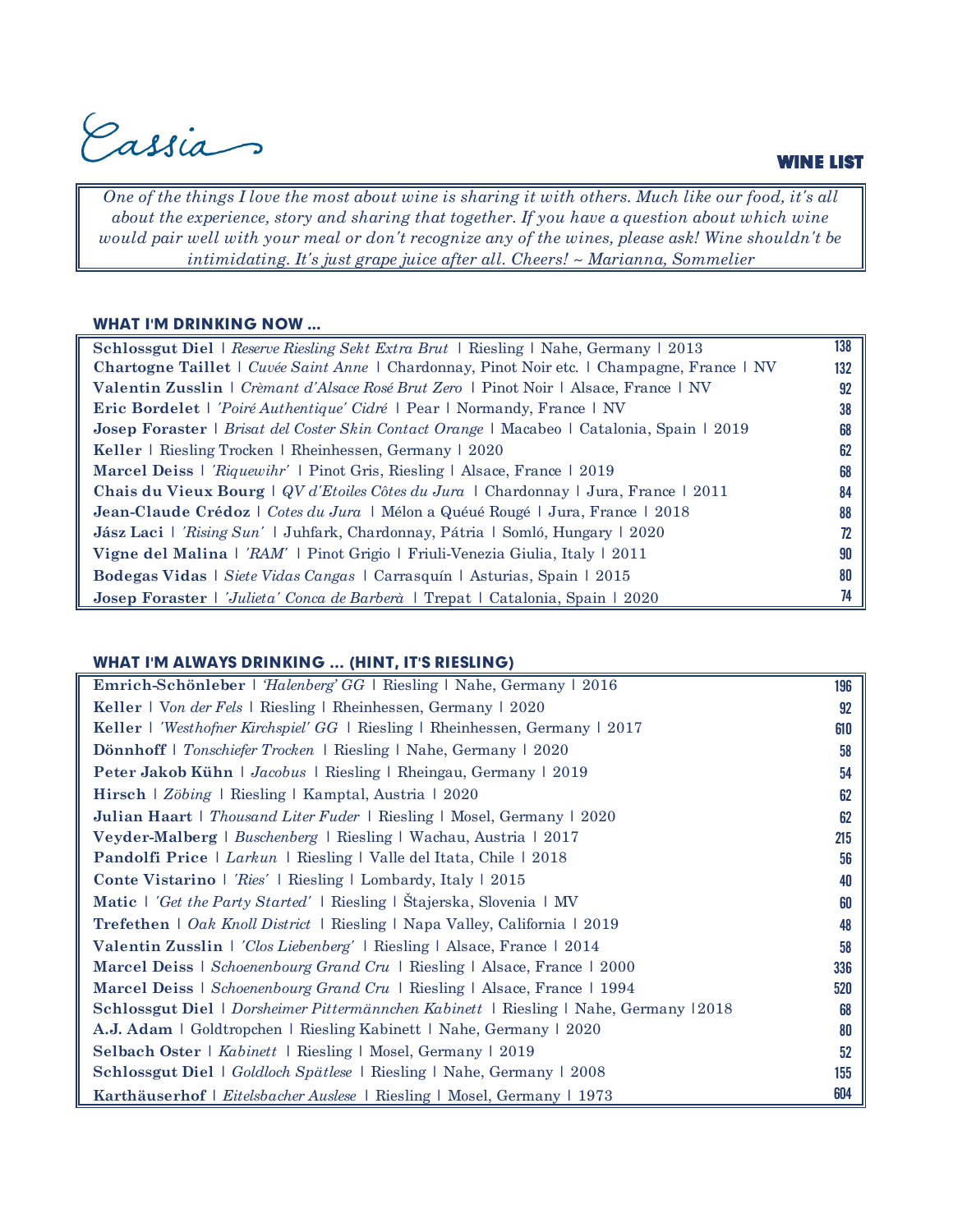## BUBBLES ... FOR CELEBRATING OR JUST BECAUSE IT'S TUESDAY

| Hiyu   'Floréal' Cider   Apple   Mt. Hood, Oregon   MV                                             | 72  |
|----------------------------------------------------------------------------------------------------|-----|
| Col del Balt Sanzovo   Codolà Pet Nat Prosecco   Glera   Veneto, Italy   NV                        | 58  |
| <b>Bodkin</b>   <i>Cuvée Agincourt Blanc</i>   Sauvignon Blanc   North Coast, California   NV      | 62  |
| <b>Schlossgut Diel</b>   Reserve Riesling Sekt Extra Brut   Riesling   Nahe, Germany   2013        | 138 |
| Chartogne Taillet   Cuvée Saint Anne   Chardonnay, Pinot Noir etc.   Champagne, France   NV        | 132 |
| Lafalise Froissart   '045' Grand Cru Extra Brut   Pinot Noir etc.   Champagne, France   NV         | 186 |
| <b>J.M. Sélèque</b>   Solessence   Chardonnay   Champagne, France   NV                             | 118 |
| Moussé et Fils   L'Or D'Eugene Blanc de Noir   Pinot Meunier   Champagne, France   NV              | 120 |
| Robert Moncuit   'Les Grands Blancs' Extra Brut   Chardonnay   Champagne, France NV                | 140 |
| Jacquesson   Cuvée 744 Extra Brut   Chardonnay, Pinot Noir etc.   Champagne, France   NV           | 180 |
| Veuve Fourny et Fils   <i>'Grande Réserve' Brut 1er Cru</i>   Chardonnay   Champagne, France   NV  | 102 |
| <b>Château de Brézé</b>   Crèmant de Loire Blanc   Chenin Blanc   Loire Valley, France   NV        | 72  |
| Josep Foraster   Cava Rosat Conca de Barberà   Trepat   Catalonia, Spain   2018                    | 62  |
| Valentin Zusslin   Crèmant d'Alsace Rosé Brut Zero   Pinot Noir   Alsace, France   NV              | 92  |
| Gimonnet-Gonet   <i>'L'Eclat' Grand Cru Rosé</i>   Chardonnay, Pinot Noir   Champagne, France   NV | 168 |
| <b>Paul Bara</b>   Special Club Grand Cru Brut   Pinot Noir, Chardonnay   Champagne, France   2014 | 248 |
| Terah   Petillant Naturel   Pinot Noir, Chardonnay   Santa Clara Valley, California   2021         | 68  |

# PINK & ORANGE ... 6FT SOCIALLY DISTANT SKIN CONTACT

| <b>PINK</b>                                                                                            |     |
|--------------------------------------------------------------------------------------------------------|-----|
| <b>Two Wolves</b>   Rosé   Grenache   Santa Barbara, California   2021                                 | 80  |
| Littorai   <i>Vin Gris</i>   Pinot Noir   Anderson Valley, California   2018                           | 82  |
| Domaine du Gros Noré   Mourvèdre, Cinsault, Grenache   Bandol, France   2020                           | 80  |
| <b>Domaine Tempier</b>   Mourvèdre, Grenache, Cinsault   Bandol, France   2019                         | 120 |
| <b>ORANGE</b>                                                                                          |     |
| Josep Foraster   Brisat del Coster Conca de Barberà   Macabeo   Catalonia, Spain   2019                | 68  |
| Antonio Camillo   Procanico   Tuscany, Italy   2019                                                    | 68  |
| Causse Marines   Zacm'Orange   Mauzac   Gaillac, France   2019                                         | 82  |
| <b>Kolfok</b>   <i>Intra! The Wild</i>   Grüner Veltliner, Welschriesling   Burgenland, Austria   2020 | 62  |
| <b>Jász Laci</b>   <i>'Rising Sun'</i>   Juhfark, Chardonnay, Pátria   Somló, Hungary   2020           | 72  |
| Ronco Severo   Pinot Grigio   Venezia Giulia, Italy   2018                                             | 86  |
| Vigne del Malina   'RAM'   Pinot Grigio   Friuli-Venezia Giulia, Italy   2011                          | 90  |

### WHITE … CRISP, DRY & MINERAL DRIVEN

| Gaintza   Txakolina de Getaria   Hondarrabi Zuri, Gros Manseng   Getaria, Spain   2020                | 48  |
|-------------------------------------------------------------------------------------------------------|-----|
| Andrea Felici   Castelli di Jesi Classico Superiore   Verdicchio   Marche, Italy   2020               | 50  |
| <b>Didier Dagueneau</b>   <i>'Silex' Pouilly-Fumé</i>   Sauvignon Blanc   Loire Valley, France   2018 | 318 |
| <b>Manuel Moldes</b>   A Capela de Aios   Albariño   Galicia, Spain   2019                            | 90  |
| El Paraguas   'La Sombrilla'   Treixadura, Albariño   Galacia, Spain   2017                           | 120 |
| Alberto Orte   Atlántida Blanco de la Tierra de Cadiz   Vijiriega   Jerez, Spain   2019               | 90  |
| Adelaida   Picpoul Blanc   Paso Robles, California   2019                                             | 68  |
| Zafeirakis   Microcosmos   Malagousia   Tyrnavos, Greece   2020                                       | 54  |
| De luliis   Semillon   Hunter Valley, Australia   2013                                                | 80  |
| <b>Frontonio</b>   El Casetero   Macabeo   Campo de Borja, Spain   2019                               | 42  |
| Cellier des Cray   'La Pepie' Chingin   Jacquère   Savoie, France   2020                              | 64  |
| Terah   Vermentino   Lodi, California   2021                                                          | 62  |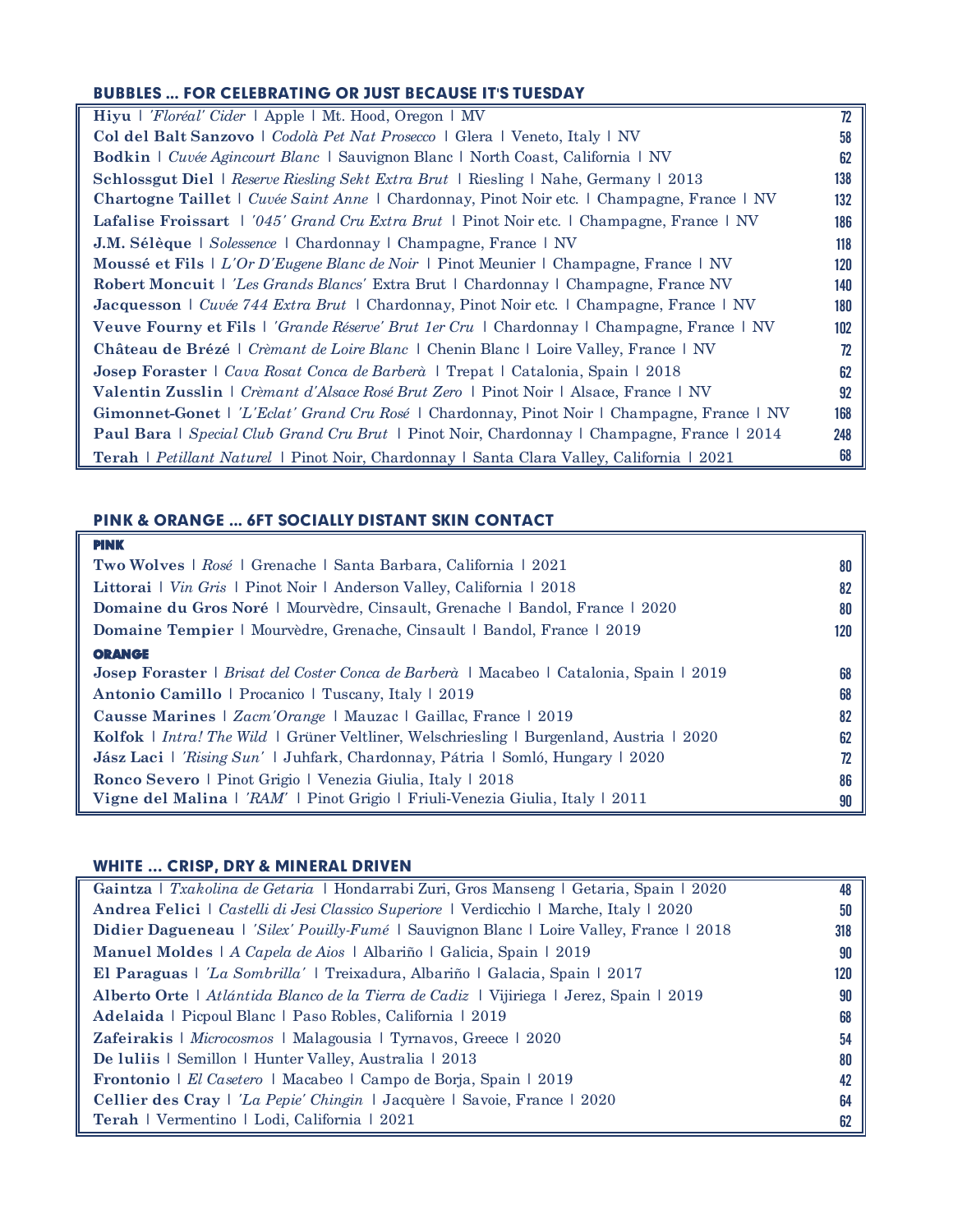| La Colombe   'Petit Clos' La Côte   Chasselas   Vaud, Switzerland   2020               | 90  |
|----------------------------------------------------------------------------------------|-----|
| Grabenwerkstatt   Grabenwerk Federspeil   Grüner Veltliner   Wachau, Austria   2019    | 92  |
| <b>Tatomer</b>   Meeresboden   Grüner Veltliner   Santa Barbara, California   2019     | 52  |
| <b>Veyder-Malberg</b>   Wachauer Liebedich   Gruner Veltliner   Wachau, Austria   2019 | 98  |
| Veyder-Malberg   'Loibner'   Grüner Veltliner   Wachau, Austria   2017                 | 132 |
| Nigl   'Senftenberger Pellingen Privat'   Grüner Veltliner   Kremstal, Austria   2013  | 180 |

### WHITE … AROMATIC

| Selbach-Oster   Gewurztraminer Trocken   Mosel, Germany   2019                                  | 64  |
|-------------------------------------------------------------------------------------------------|-----|
| <b>Zind Humbrecht</b>   'Zind' Weiss   Chardonnay, Auxerrois   Alsace, France   2016            |     |
| Heidi Schrock   'Phoenix'   Welschriesling, Chardonnay etc.   Burgenland, Austria   2018        |     |
| <b>Ostertag</b>   <i>'SylvaneR'</i>   Sylvaner Rouge   Alsace, France   2018                    | 80  |
| Guiberteau   <i>Breze' Saumur</i>   Chenin Blanc   Loire Valley, France   2015                  | 176 |
| <b>Clotilde Legrand</b>   A <i>l'Ecart Saumur</i>   Chenin Blanc   Loire Valley, France   2018  | 60  |
| <b>Domaine Aux Moines</b>   'La Roche' Savennières   Chenin Blanc   Loire Valley, France   2019 | 108 |
| <b>Damien Moyer</b>   A la Source Montlouis   Chenin Blanc   Loire Valley, France   2019        | 62  |
| Patrick Baudouin   Les Cornillard' Anjou   Chenin Blanc   Loire Valley, France   2015           | 130 |
| Marcel Deiss   'Riquewihr'   Pinot Gris, Riesling   Alsace, France   2019                       | 68  |

# WHITE … RICH & FULL-BODIED

| Cave Caloz   'Les Bernunes'   Heida-Païen   Valais, Switzerland   2015                | 114 |
|---------------------------------------------------------------------------------------|-----|
| <b>Christophe et Fils</b>   <i>Vieilles Vignes Chablis</i>   Burgundy, France   2019  | 90  |
| <b>Filipa Pato</b>   <i>Nossa Calcário</i>   Bical   Bairrada, Portugal   2017        | 90  |
| Maçanita Branco   Viosinho, Codega do Larinho, Gouveio   Douro, Portugal   2019       | 78  |
| Emidio Pepe   Trebbiano   Abruzzo, Italy   2009                                       | 302 |
| Emidio Pepe   Trebbiano   Abruzzo, Italy   2012                                       | 256 |
| <b>Domaine de la Borde</b>   'Terre du Lias'   Chardonnay   Jura, France   2018       | 92  |
| Génot-Boulanger   Savigny-les-Beaune   Chardonnay   Burgundy, France   2017           | 130 |
| <b>Joseph Colin</b>   'Les Combes' Saint-Aubin   Chardonnay   Burgundy, France   2019 | 168 |
| <b>Comtes Lafon</b>   <i>Macon Villages</i>   Chardonnay   Burgundy, France   2020    | 72  |
| Enfield   'Citrine'   Chardonnay   Sierra Foothills, California   2019                | 88  |
| Bercher   Chardonnay   Rheinhessen, Germany   2016                                    | 98  |
| Le Vins de Lavie   Roussette du Bugey   Altesse   Savoie, France   2017               | 80  |
| <b>Zafeirakis</b>   Foothills   Chardonnay   Tyrnavos, Greece   2017                  | 72  |
| <b>Federico Curtaz</b>   Gamma   Carricante   Sicily, Italy   2018                    | 98  |
| Josep Foraster   Blanco Selecció   Macabeo   Catalonia, Spain   2017                  | 58  |
| Marie et Pierre Bénetière   Condrieu   Viognier   Rhône, France   2013                | 210 |

# RED ... LIGHT & BRIGHT

| Domaine de la Borde   'Côte de Feule'   Poulsard   Jura, France   2018                     | 86  |
|--------------------------------------------------------------------------------------------|-----|
| <b>Tissot</b>   'San Souffre' Vieilles Vignes   Poulsard   Jura, France   2018             | 110 |
| Two Wolves   Graciano   Santa Barbara, California   2021                                   | 82  |
| Cume do Avia   <i>Brancellao dos Canotos Tinto</i>   Brancellao   Galicia, Spain   2019    | 110 |
| <b>Famille Dutraive</b>   Les Deduits Fleurie   Beaujolais, France   2019                  | 108 |
| Pierre-Marie Chermette   'Poncie' Fleurie   Gamay   Beaujolais, France   2019              |     |
| Jean Paul et Charly Thévenet   'Grain & Granit' Régnie   Gamay   Beaujolais, France   2020 | 82  |
| <b>Marcel Lapierre</b>   <i>N' Morgon</i>   Gamay   Beaujolais, France   2020              | 90  |
| Alex Foillard   Beaujolais Villages   Gamay   Burgundy, France   2020                      | 122 |
| Tissot   <i>'DD' Arbois</i>   Trousseau, Poulsard, Pinot Noir   Jura, France   2018        | 146 |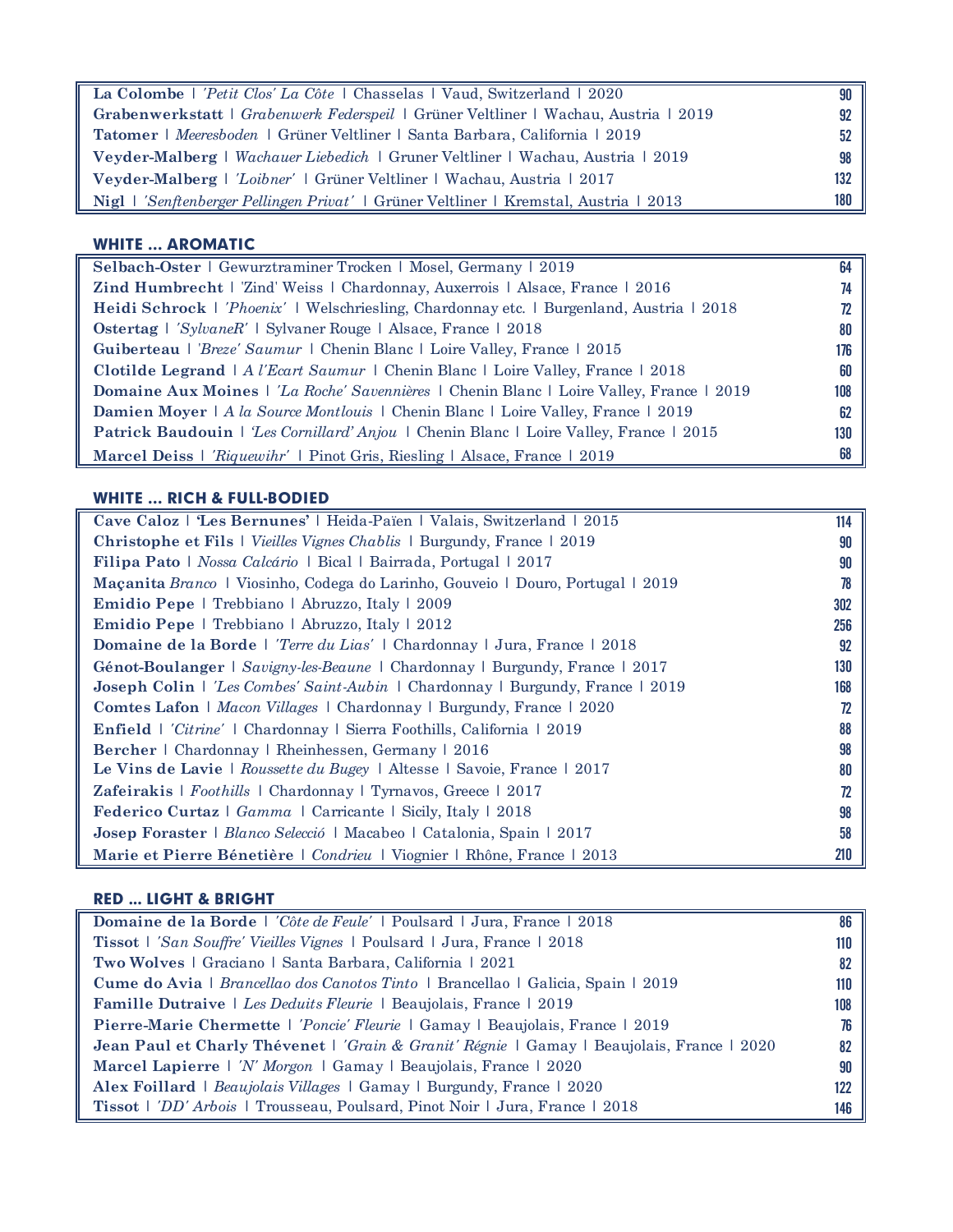## RED ... MEDIUM-BODIED, LUSH & EARTHY

| Pélican   Trois Cepages   Pinot Noir, Trousseau, Poulsard   Jura, France   2019                           | 118 |
|-----------------------------------------------------------------------------------------------------------|-----|
| Tissot   Sous La Tour Côtes du Jura   Pinot Noir   Jura, France   2018                                    | 136 |
| <b>Bruno Clair</b>   <i>'Clos Saint Jacques' Gevrey Chambertin</i>   Pinot Noir   Burgundy, France   2017 | 602 |
| <b>Bruno Clair</b>   <i>'Les Champs Perdrix' Vosne Romanee</i>   Pinot Noir   Burgundy, France   2016     | 340 |
| <b>David Duband</b>   Les Brocs 1er Cru Morey St. Denis   Burgundy, France   2015                         | 270 |
| <b>Trapet Père et Fils</b>   Ostrea Gevrey-Chambertin   Pinot Noir   Burgundy, France   2018              | 260 |
| <b>Philippe Jouan</b>   Clos-Saint-Denis Grand Cru   Pinot Noir   Burgundy, France   2018                 | 498 |
| <b>Demougeot</b>   'Charmots' 1er Cru Pommard   Pinot Noir   Burgundy, France   2017                      | 296 |
| <b>Demougeot</b>   <i>'Les Clous' Auxey-Duresses</i>   Pinot Noir   Burgundy, France   2017               | 142 |
| <b>Arnaud Boué</b>   <i>Hautes Côtes</i>   Pinot Noir   Burgundy, California   2014                       | 102 |
| Williams Selyem   Russian River Valley   Pinot Noir   Sonoma, California   2014                           | 264 |
| La Colombe   Pinot Noir   Vaud, Switzerland   2019                                                        | 96  |
| <b>Rapet</b>   <i>Chorey-Les-Beaune</i>   Pinot Noir   Burgundy, France   2018                            | 90  |
| <b>Chavy-Chouet</b>   La Taupe   Pinot Noir   Burgundy, France   2019                                     | 78  |
| Kuentz-Bas   Pinot Noir   Alsace, France   2018                                                           | 54  |
| Chanin   Los Alamos   Pinot Noir   Santa Barbara, California   2019                                       | 132 |
| Josep Foraster   <i>'Julieta' Conca de Barberà</i>   Trepat   Catalonia, Spain   2020                     | 74  |

# RED … FULL(ISH) BODIED

| Hidden Treasures   'NR6' Sankt Margarethen   Blaufrankish   Neusiedlersee, Austria   2017   | 86  |
|---------------------------------------------------------------------------------------------|-----|
| Luca di Tomaso   Montefalco Rosso   Sangiovese, Sagrantino etc.   Umbria, Italy   2018      | 52  |
| Alberto Orte   'Vara Y Pulgar'   Tintilla   Jerez, Spain   2018                             | 62  |
| Artuke   'Artuke' Tinto   Tempranillo, Viura   Rioja, Spain   2020                          | 40  |
| <b>Riecine</b>   <i>Chianti Classico</i>   Sangiovese   Tuscany, Italy   2019               | 86  |
| Camins 2 Dreams   Spear Vineyard Sta. Rita Hills   Syrah   Santa Barbara, California   2019 | 96  |
| <b>Domaine du Séminaire</b>   Côtes du Rhône   Grenache   Rhône Valley, France   2020       | 48  |
| Muxagat   Duoro Tinto   Touriga Nacional, Touriga Franca, Sousão   Douro, Portugal   2016   | 80  |
| <b>Two Wolves</b>   Cabernet Franc   Santa Barbara, California   2018                       | 136 |
| Vartsikhe Marani   Oskhanure Sapere   Imereti, Georgia   2018                               | 78  |
| Kalleske Nietschke   Jack   Shiraz   Barossa Valley, Australia   2017                       |     |

#### MORE OR LESS … MAGNUMS & HALF BOTTLES MAGNUMS

| MACNUMS                                                                                                  |     |
|----------------------------------------------------------------------------------------------------------|-----|
| <b>J.M. Sélèque</b>   <i>Solessence</i> '   Chardonnay, Pinot Meunier   Champagne, France   NV           | 250 |
| Dönnhoff   Tonschiefer   Riesling Trocken   Nahe, Germany   2018                                         | 150 |
| <b>Ovum</b>   'Big Salt'   White Blend   Umpqua Valley, Oregon   2018                                    | 98  |
| <b>François Raveneau</b>   <i>Petit Chablis</i>   Chardonnay   Burgundy, France   2016                   | 462 |
| Famille Dutraive   'Clos du Chapitre' Saint-Amour   Gamay   Beaujolais, France   2018                    | 208 |
| <b>Pavelot</b>   <i>'Les Dominodes' 1er Cru Saviny-les-Beaune</i>   Pinot Noir   Burgundy, France   2013 | 332 |
| <b>HALF BOTTLES</b>                                                                                      |     |
| <b>Clos Cazals</b>   Carte Or Grand Cru Blanc de Blancs   Chardonnay   Champagne, France   NV            | 80  |
| <b>Stephane Coquillette</b>   Carte d'Or 1er Cru   Pinot Noir, Chardonnay   Champagne, France   NV       | 56  |
| <b>Gaston Chiquet</b>   <i>Brut Tradition</i>   Pinot Meunier, Chardonnay etc.   Champagne, France   NV  | 68  |
| <b>Bründlmayer</b>   <i>Brut Rosé Sekt</i>   Pinot Noir, Zweigelt, St. Laurent   Kamptal, Austria   NV   | 60  |
| Hans Wirsching   Iphöfer Kalb Erste Lage   Silvaner   Franconia, Germany   2016                          | 30  |
| Sylvain Bailly   'Terroirs' Sancerre   Sauvignon Blanc   Loire Valley, France   2017                     | 36  |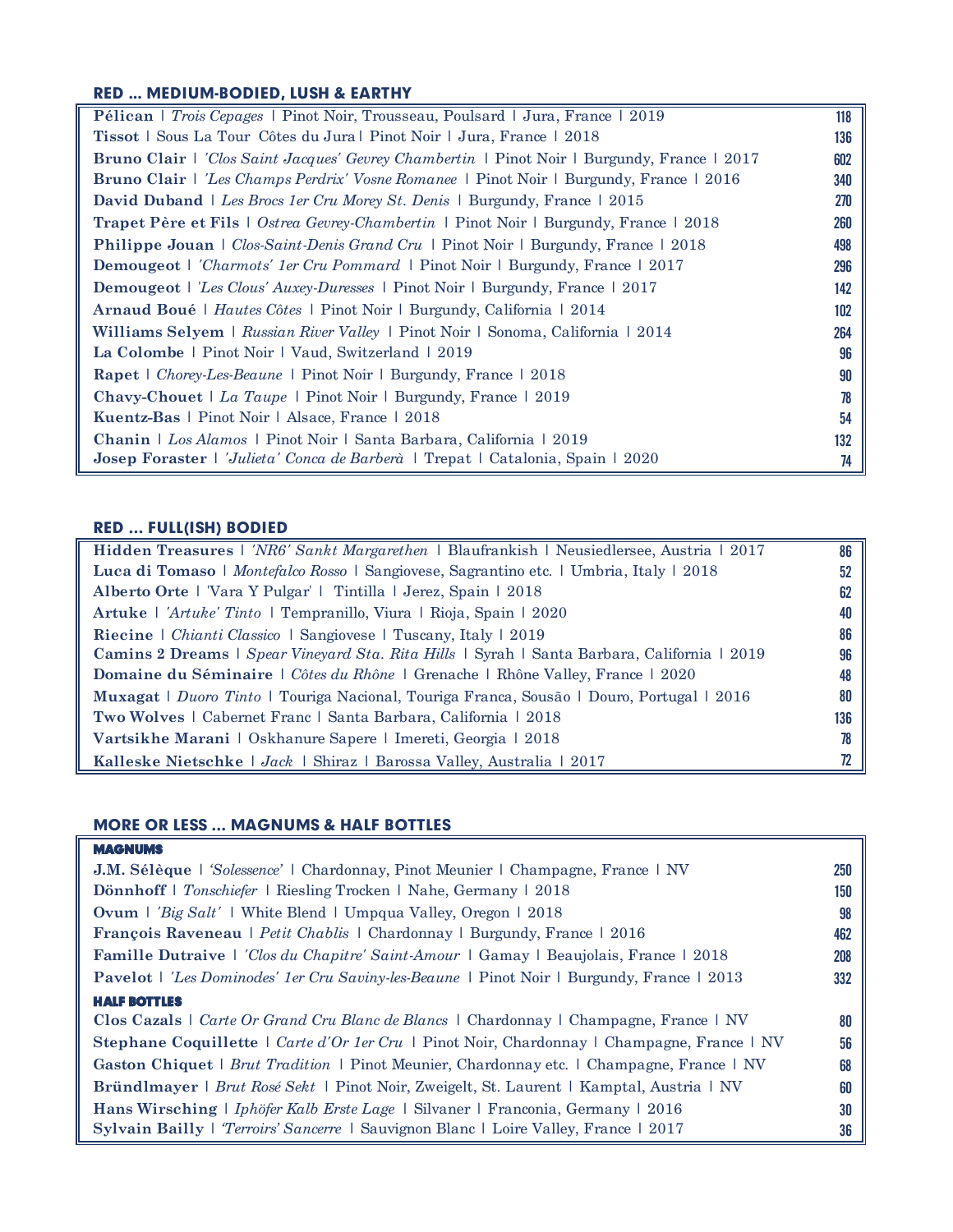**Spotswoode** | Sauvignon Blanc | Napa Valley, California | 2018 56 **Mayacamas** | *Mt. Veeder* | Chardonnay | Napa Valley, France | 2018 **74 Mas de Daumas Gassac** | Viognier, Chardonnay | Languedoc, France | 2016 **62 Emrich-Schönleber** | *'Monzinger Frühlingsplätzchen'* | Riesling Spätlese | Nahe, Germany | 2006 56 **Domaine de Terrebrune** | *Bandol Rosé* | Mourvèdre | Provence, France | 2017 46 **Dominique Piron** | *'Côte du Py' Morgon* | Gamay | Beaujolais, France | 2016 40 **J. Mourat** | Pinot Noir, Négrette, Cabernet Franc etc. | Loire Valley, France | 2017 30 **Huët** | *'Le Haut Lieu' Vouvray Demi Sec* | Chenin Blanc | Loire, France | 2017 62 **Bee Hunter** | *Late-Harvest* | Riesling | Mendocino Ridge, California | 2014 64 **Heidi Schrock** | *'On the Wings of Dawn' Ruster Ausbruch* | Neusiedlersee-Huggeland | 2015 164 **Trimbach** | *Selection de Grains Nobles* | Gewürtztraminer | Alsace, France | 1994 208

Cassia

### SPIRITS LIST

| Lews & Clark   Wheat   Oregon                               |  |
|-------------------------------------------------------------|--|
| <b>Axberg</b>   <i>Mulan Winter Wheat</i>   Wheat   Austria |  |
| Arbikie   Tattie Bogle   Potato   Scotland                  |  |
| St. George   Corn, Bartlett Pear   California               |  |
| Nàdar   Pea   Scotland                                      |  |

#### GIN / GENEVER

VODKA

| Lewis & Clark   Oregon                                    |    |
|-----------------------------------------------------------|----|
| <b>Forthave Blue</b>   Brooklyn                           |    |
| <b>Future Gin</b>   Los Angeles                           |    |
| Nikka   Coffey   Japan                                    | 19 |
| Bimini   Maine                                            |    |
| <b>Bimini</b> $\cdot$ <i>Coconut</i> $\cdot$ Maine        | 13 |
| Tanglin   Orchid   Singapore                              | 15 |
| <b>St. George</b> $\mid$ <i>Dry Rye</i> $\mid$ California |    |
| <b>Few</b>   $American$   Illinois                        |    |
| Few   Breakfast   Illinois                                | 15 |
| <b>Botanist</b>   Scotland                                |    |
| Cadenhead   Old Raj Blue   Scotland                       | 20 |
| Ventura Spirits   Wilder   California                     |    |
| Leopold Brothers   Small Batch   Colorado                 | 14 |
| <b>Leopold Brothers</b>   <i>Navy Strength</i>   Colorado | 14 |
| <b>Bols</b>   <i>Barrel Aged Genever</i>   Netherlands    |    |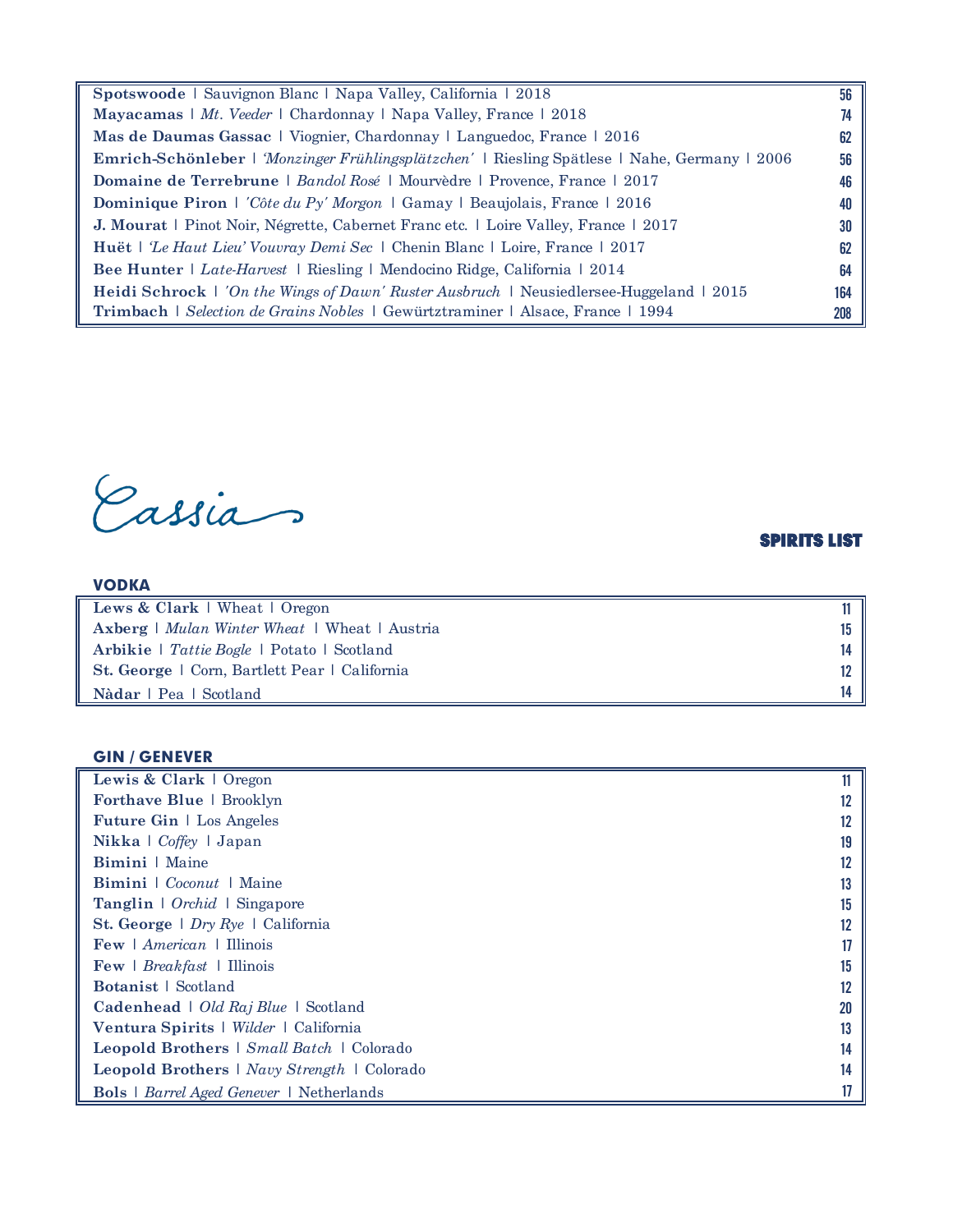# RUM / RHUM

| Starr   Mauritius                                                  |     |
|--------------------------------------------------------------------|-----|
| Smith & Cross   England                                            | 13. |
| <b>Ron Centenario</b>   $\hat{A} \tilde{n}$ ejo $7yr$   Costa Rica | 11  |
| <b>Rhum J. M.</b>   $Blanc$   Martinique                           | 14  |
| Greenbar   Crusoe Spiced Rum   Los Angeles                         |     |

### TEQUILA / MEZCAL

| <b>TEQUILA</b>              |    |
|-----------------------------|----|
| Cimarron   Blanco           | 11 |
| Casa Rica   Blanco          | 15 |
| Casa Rica   Rosado          | 16 |
| Casa Rica   Reposado        | 17 |
| G4   108   Blanco           | 18 |
| G4   Reposado               | 18 |
| G4   Añejo                  | 28 |
| El Pintor   Joven           | 23 |
| La Gritona   Reposado       | 13 |
| Ana Maria   Rosado          | 12 |
| Greenbar Ixá   Blanco       | 15 |
| Greenbar Ixá   Reposado     | 17 |
| Greenbar Ixá   Añejo        | 20 |
| <b>MEZCAL</b>               |    |
| Del Maguey   Wild Tepextate | 27 |
| Koch   Mexicano Penca Larga | 28 |
| La Medida   Espadin         | 28 |
| Mal Bien   Espadin          | 11 |
| El Mero Mero   Espadin      | 21 |
| El Mero Mero   Tobalá       | 31 |
| El Mero Mero   Tepextate    | 34 |
| Yuu Baal   Joven            | 16 |
| Yuu Baal   Reposado         | 17 |
| Yuu Baal   Añejo            | 20 |

# WHISKEY … AMERICAN

| Pinhook   Bourbon   Kentucky                               | 18 |
|------------------------------------------------------------|----|
| Michter's   Small Batch Bourbon   Kentucky                 | 15 |
| <b>Four Roses</b>   <i>Straight Bourbon</i>   Kentucky     |    |
| <b>Four Roses</b>   <i>Small Batch Bourbon</i>   Kentucky  |    |
| <b>Four Roses</b>   Single Barrel Bourbon   Kentucky       | 15 |
| <b>Noah's Mill</b>   <i>Small Batch Bourbon</i>   Kentucky | 16 |
| Uncle Nearest   1884   Tennessee                           | 14 |
| Uncle Nearest   1856   Tennessee                           |    |
| <b>E. H. Taylor</b>   <i>Small Batch Bourbon</i>   Ketucky | 15 |
| Willet   Pot Still Reserve Bourbon   Kentucky              |    |
| Milam & Greene   Single Barrel Bourbon   Texas             | 18 |
| Spirit Works <i>Straight Wheat Whiskey</i>   California    | 16 |
| <b>James E. Pepper</b> 11776 Straight Rye   Kentucky       |    |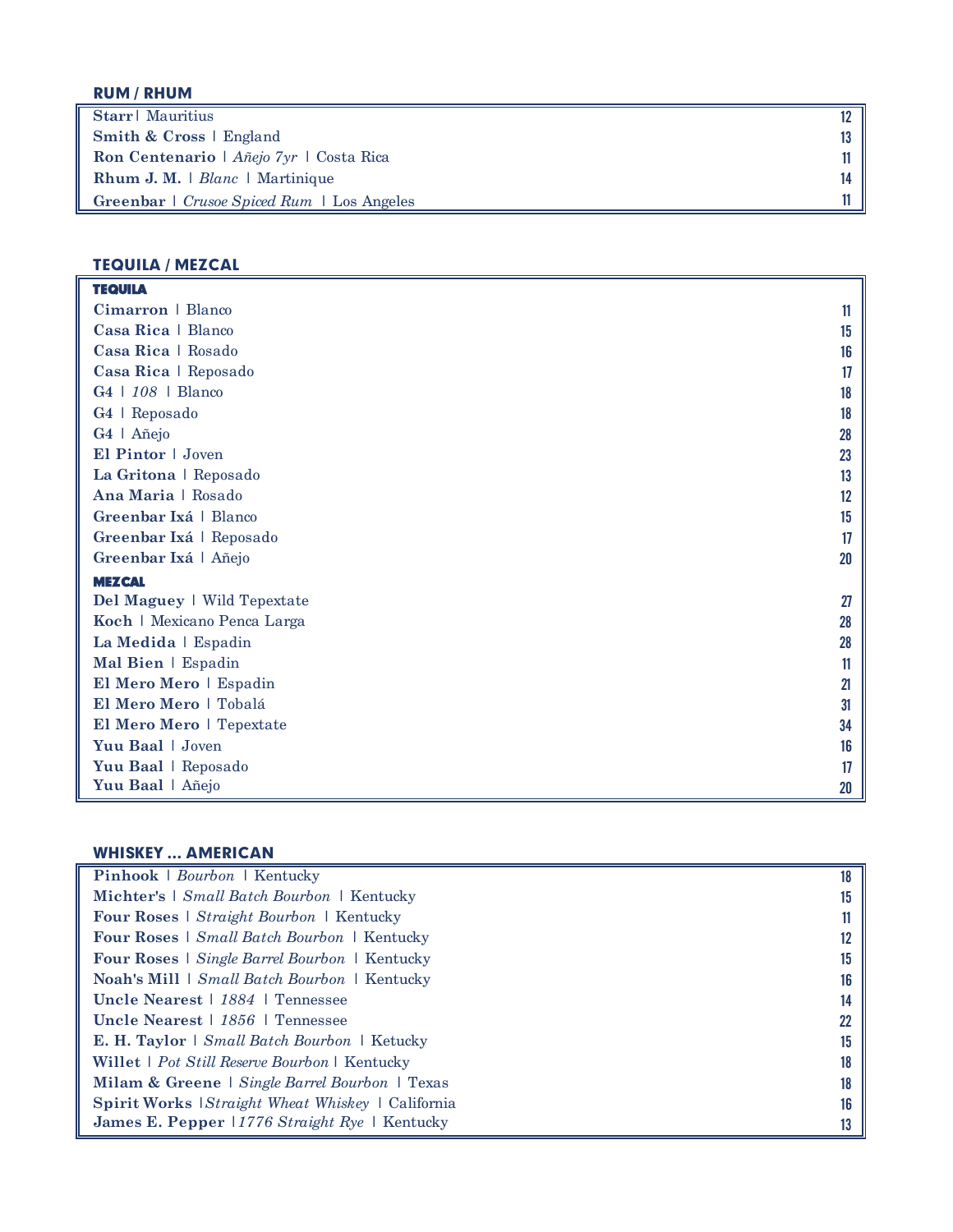| Willet $\mid$ 4yr Rye   Kentucky          |     |
|-------------------------------------------|-----|
| <b>Pinhook</b> $\mid$ Rye $\mid$ Kentucky | 16  |
| Sazerac $\mid Rye \mid$ Kentucky          | 10. |
| Michter's $\mid Rve \mid$ Kentucky        |     |

# WHISKY … SCOTLAND & IRELAND

| <b>Tipperary</b>   Single Malt   Ireland                                        | 17 |
|---------------------------------------------------------------------------------|----|
| Balvenie   14 yr Carribbean Cask   Speyside                                     | 32 |
| <b>Glenfarclas</b> $\vert$ 12 yr Single Malt $\vert$ Speyside                   | 24 |
| <b>Glenfarclas</b> $\mid$ 17 yr Single Malt $\mid$ Speyside                     | 44 |
| <b>Glenfarclas</b> $\frac{1}{25}$ <i>yr Single Malt</i> $\frac{1}{25}$ Speyside | 79 |
| <b>Compass Box</b>   Glasgow Blend                                              | 13 |
| <b>Compass Box</b> $\mid$ <i>Affinity Grain</i>                                 | 36 |
| <b>Compass Box</b>   Hedonism Blended Grain                                     | 40 |
| Compass Box   Peat Monster Blend                                                | 21 |
| <b>Bruichladdich</b>   10 yr Port Charlotte   Islay                             | 40 |
| Bruichladdich   The Organic 2009   Islay                                        | 32 |
| Bruichladdich   The Classic Laddie   Islay                                      | 27 |
| Highland Park   12 yr Single Malt   Highland                                    | 15 |
| <b>Highland Park</b>   18 yr Single Malt   Highland                             | 36 |
| <b>Highland Park</b>   Magnus Single Malt Sherry Cask   Highland                | 42 |
| Springbank $\frac{1}{2}$ 10 yr Single Malt $\frac{1}{2}$ Campbeltown            | 38 |
| <b>Springbank</b> $\mid$ 12 yr Single Malt $\mid$ Campbeltown                   | 52 |
| Kilkerran   16 yr Single Malt   Campbeltown                                     | 62 |
| Jura $\frac{1}{10}$ yr <i>Malt</i> $\frac{1}{1}$ Isle of Jura                   | 13 |
| <b>Longrow</b>   Peated Single Malt   Campbeltown                               | 35 |
| Signatory   8yr Caol Ila Hogshead   Islay                                       | 31 |

# WHISKY … JAPAN

| Kikori                                      |    |
|---------------------------------------------|----|
| Chichibu   Ichiro's Malt & Grain            | 33 |
| <b>Nikka</b> $\log$ Coffey Malt             | 26 |
| Iwai                                        | 13 |
| <b>Iwai</b>   <i>Tradition</i>              | 18 |
| Mars $\vert$ Lucky Cat 'Choco'              | 39 |
| Mars   Tsunuki Peated                       | 78 |
| Akashi Eigashima Shuzo   White Oak          | 14 |
| Komagatake   Shinano Tanpopo #3 Single Malt | 48 |

# WORLD SPIRITS

| Ahus   Akvavit   Sweden                       |  |
|-----------------------------------------------|--|
| $Capurro \mid$ Pisco $\mid$ Peru              |  |
| Kilinga Silvestre   Bacanora   Sonora, Mexico |  |
| Avua   Cachaca   Brazil                       |  |